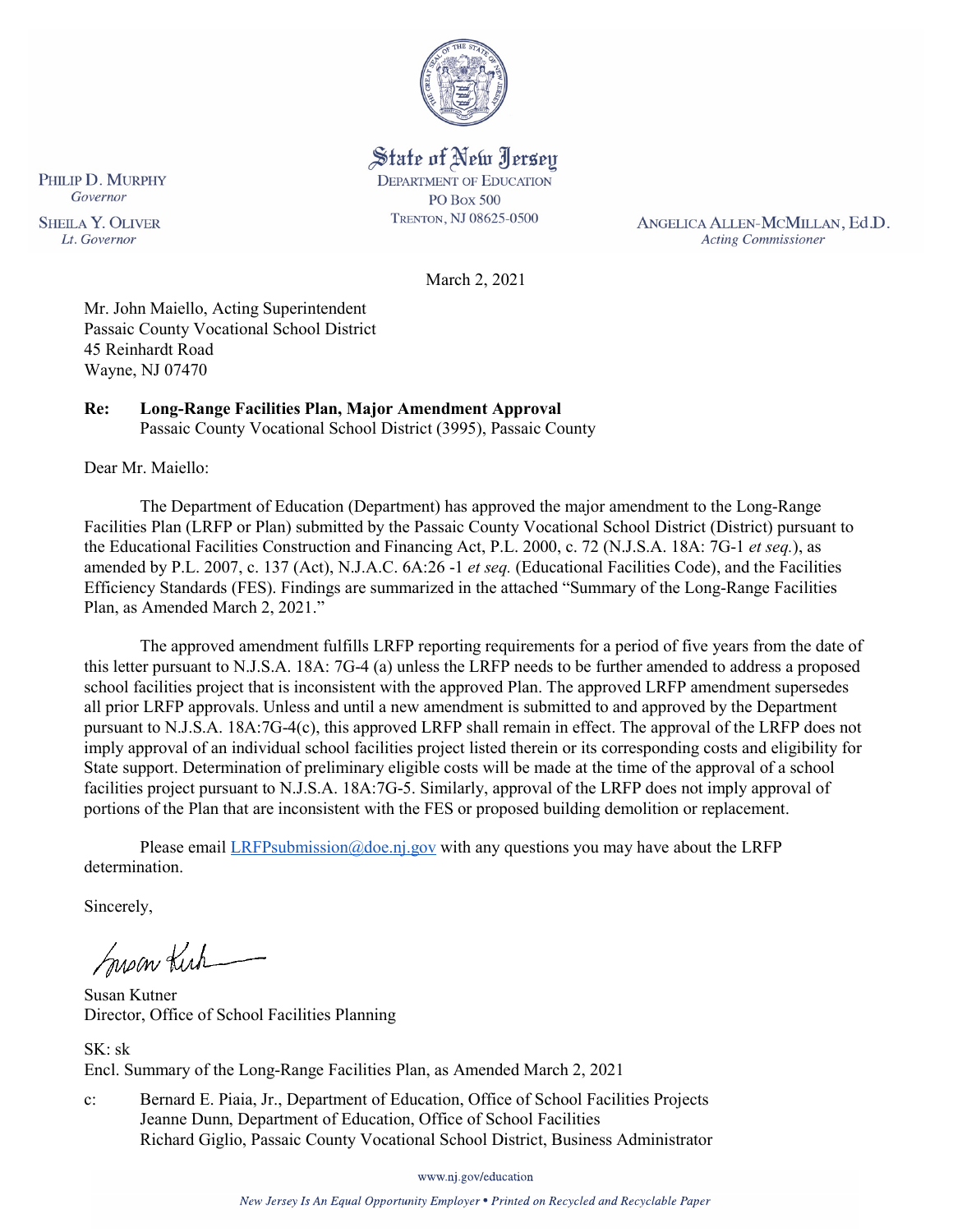## **Passaic County Vocational School District (3995) Summary of the Long-Range Facilities Plan, as Amended March 2, 2021**

The Department of Education (Department) has completed its review of the major amendment to the Long-Range Facilities Plan (LRFP or Plan) submitted by the Passaic County Vocational School District (District) pursuant to the Educational Facilities Construction and Financing Act, P.L. 2000, c. 72 (N.J.S.A. 18A: 7G-1 *et seq.*), as amended by P.L. 2007, c. 137 (Act), N.J.A.C. 6A:26-1 et seq. (Educational Facilities Code), and the Facilities Efficiency Standards (FES).

The following provides a summary of the District's approved amended LRFP. The summary is based on the standards set forth in the Act, the Educational Facilities Code, the FES, District-reported information in the Department's LRFP reporting system, and supporting documentation. The referenced reports in *italic* text are standard reports available on the Department's LRFP website.

#### **1. Inventory Overview**

The District is classified as a Regular Operating District (ROD) for funding purposes. It provides services for students in grades 9-12.

The District identified existing and proposed schools, sites, buildings, rooms, and site amenities in its LRFP. Table 1 lists the number of existing and proposed district schools, sites, and buildings. Detailed information can be found in the *School Asset Inventory Report* and the *Site Asset Inventory Report.*

**As directed by the Department, school facilities projects that have received initial approval by the Department and have been approved by the voters, if applicable, are represented as "existing" in the LRFP.** Approved projects that include new construction and/or the reconfiguration/reassignment of existing program space are as follows: n/a.

| Category                                     | <b>Existing</b> | <b>Proposed</b> |
|----------------------------------------------|-----------------|-----------------|
| Number of Schools (assigned DOE school code) |                 |                 |
| Number of School Buildings <sup>1</sup>      |                 |                 |
| Number of Non-School Buildings <sup>2</sup>  |                 |                 |
| Number of Vacant Buildings                   |                 |                 |
| Number of Sites                              |                 |                 |

#### **Table 1: Number of Schools, School Buildings, and Sites**

Based on the existing facilities inventory submitted by the District:

- Schools using leased buildings (short or long-term):  $n/a$
- Schools using temporary classroom units (TCUs), excluding TCUs supporting construction: n/a
- Vacant/unassigned school buildings:  $n/a$

 $\overline{a}$ 

<span id="page-1-1"></span><span id="page-1-0"></span>*<sup>1</sup>* Includes district-owned buildings and long-term leases serving students in district-operated programs

<sup>&</sup>lt;sup>2</sup> Includes occupied district-owned buildings not associated with a school, such as administrative buildings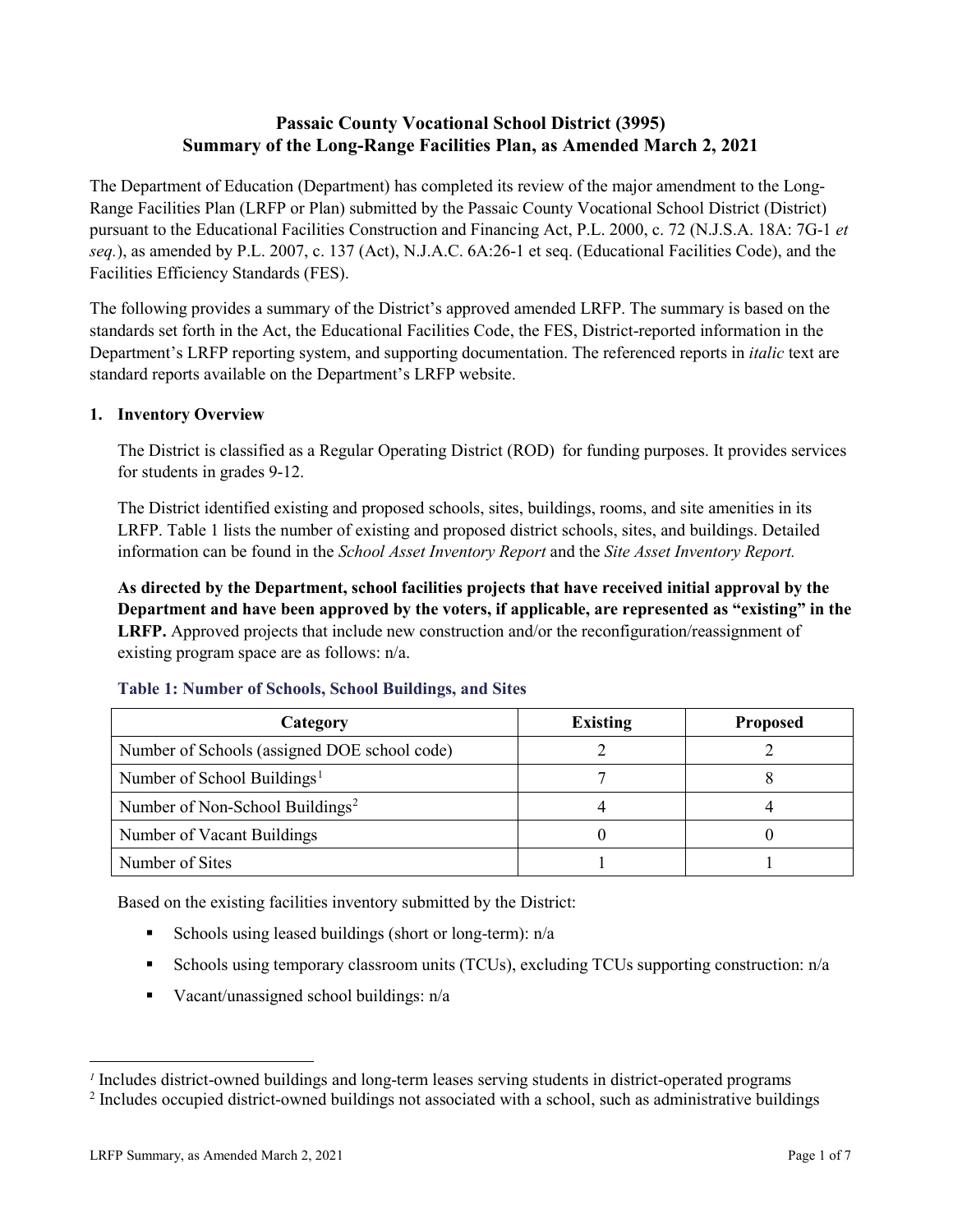Findings:

The Department has determined that the proposed inventory is adequate for approval of the District's LRFP amendment. However, the LRFP determination does not imply approval of an individual school facilities project listed within the LRFP; the District must submit individual project applications for project approval.

### **2. District Enrollments**

The District determined the number of students, or "proposed enrollments," to be accommodated for LRFP planning purposes on a district-wide basis and in each school.

Since the District is a county vocational school district, the Department does not require the submission of a standard cohort-survival enrollment projection. Instead, proposed enrollments are based on district proposed CTE programs and capacity and are conditionally accepted for LRFP planning purposes pending approval by the Department's Office of Career Readiness.

Table 2 provides a comparison of existing and proposed enrollments. All totals include special education students.

| <b>Grades</b>                | <b>Existing Enrollments</b><br>2019-20 | <b>District Proposed Enrollments</b><br>2024-25 |
|------------------------------|----------------------------------------|-------------------------------------------------|
|                              |                                        |                                                 |
| PK (excl. private providers) |                                        |                                                 |
| Grades K to 5                |                                        |                                                 |
| Grades 6 to 8                |                                        |                                                 |
| Grades 9 to 12               | 4,000                                  | 5,000                                           |
| <b>Totals PK to 12</b>       | 4,000                                  | 5,000                                           |

#### **Table 2: Enrollments**

Findings:

The Department has determined the District's proposed enrollments to be acceptable for approval of the District's LRFP amendment and for planning purposes pending review by the Department's Office of Career Readiness at the time an application for a school facilities project is submitted, if applicable.

### **3. District Practices Capacity**

Based on information provided in the room inventories, District Practices Capacity was calculated for each school building to determine whether adequate capacity is proposed for the projected enrollments based on district scheduling and class size practices. The capacity totals assume instructional buildings can be fully utilized regardless of school sending areas, transportation, and other operational issues. The calculations only consider district-owned buildings and long-term leases; short term leases and temporary buildings are excluded. **A capacity utilization factor of 90% for classrooms serving grades K-8 and 85% for classrooms serving grades 9-12 is applied in accordance with the FES.** No capacity utilization factor is applied to preschool classrooms.

In certain cases, districts may achieve adequate District Practices Capacity to accommodate enrollments but provide inadequate square feet per student in accordance with the FES, resulting in educational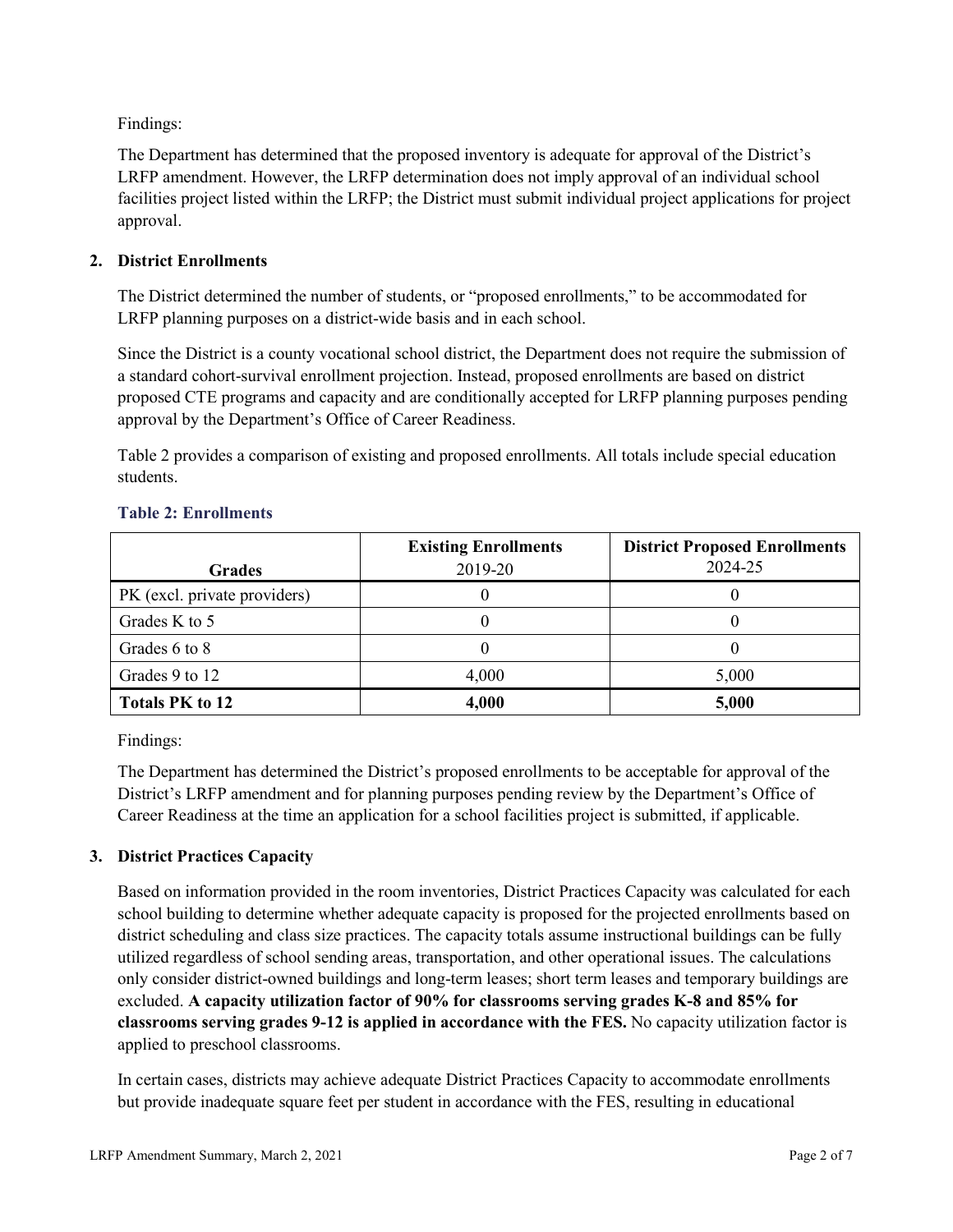adequacy issues and "Unhoused Students." Unhoused students are considered in the "Functional Capacity" calculations used to determine potential State support for school facilities projects and are analyzed in Section 4.

Table 3 provides a summary of proposed enrollments and existing and proposed District-wide capacities. Detailed information can be found in the LRFP website reports titled *FES and District Practices Capacity Report, Existing Rooms Inventory Report, and Proposed Rooms Inventory Report.*

| <b>Grades</b>              | <b>Proposed</b><br><b>Enrollments</b> | <b>Existing</b><br><b>District</b><br><b>Practices</b><br>Capacity | <b>Existing</b><br>Deviation* | <b>Proposed</b><br><b>District</b><br><b>Practices</b><br>Capacity | <b>Proposed</b><br>Deviation* |
|----------------------------|---------------------------------------|--------------------------------------------------------------------|-------------------------------|--------------------------------------------------------------------|-------------------------------|
| Elementary ( $PK$ to 5)    | 0                                     | 0.00                                                               | 0.00                          | 0.00                                                               | 0.00                          |
| Middle $(6 \text{ to } 8)$ | 0                                     | 0.00                                                               | 0.00                          | 0.00                                                               | 0.00                          |
| High $(9 \text{ to } 12)$  | 5,000                                 | 4,268.14                                                           | $-731.86$                     | 4,948.13                                                           | $-51.87$                      |
| <b>District Totals</b>     | 5,000                                 | 4,268.14                                                           | $-731.86$                     | 4,948.13                                                           | $-51.87$                      |

**Table 3: District Practices Capacity Analysis**

*\* Positive numbers signify surplus capacity; negative numbers signify inadequate capacity. Negative values for District Practices capacity are acceptable for approval if proposed enrollments do not exceed 100% capacity utilization.*

Considerations:

- Based on the proposed enrollments and existing room inventories, the District is projected to have inadequate capacity for the following grade groups, assuming all school buildings can be fully utilized: 9-12
- Adequate justification has been provided by the District if the proposed capacity for a school significantly deviates from the proposed enrollments. Generally, surplus capacity is acceptable for LRFP approval if additional capacity is not proposed through new construction.

### Findings:

The Department has determined that proposed District capacity, in accordance with the proposed enrollments, is adequate for approval of the District's LRFP amendment. The Department will require a current enrollment projection at the time an application for a school facilities project is submitted, incorporating the District's most recent Fall Enrollment Report, in order to verify that the LRFP's planned capacity meets the District's updated enrollments.

#### **4. New Construction Funding Eligibility**

*Functional Capacity* was calculated and compared to the proposed enrollments to provide a **preliminary estimate** of Unhoused Students and new construction funding eligibility. **A final determination will be made at the time of project application approval.**

*Functional Capacity* is the adjusted gross square footage of a school building *(total gross square feet minus excluded space)* divided by the minimum area allowance per full-time equivalent student for the grade level contained therein. *Unhoused Students* is the number of students projected to be enrolled in the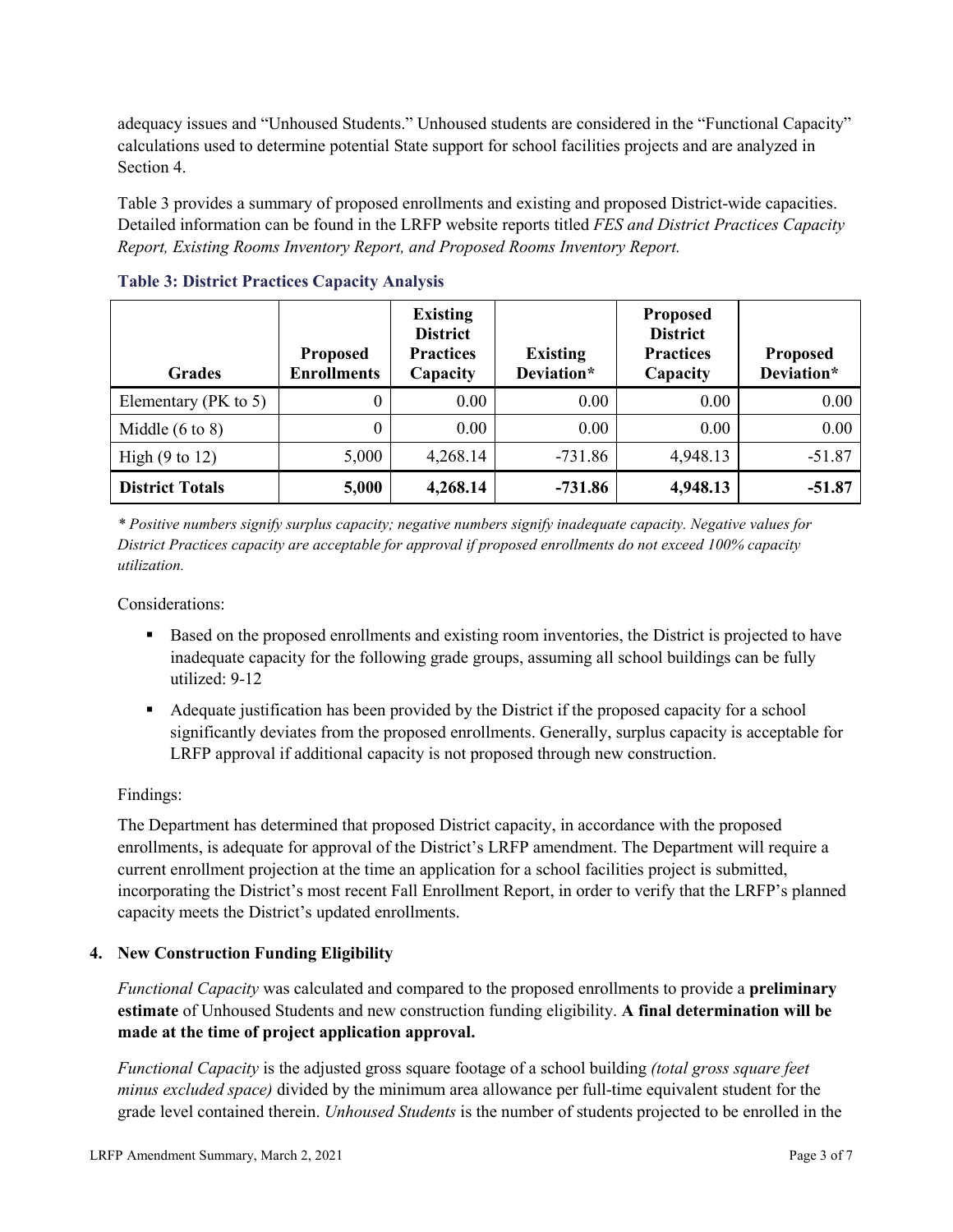District that exceeds the Functional Capacity of the District's schools pursuant to N.J.A.C. 6A:26-2.2(c). *Excluded Square Feet* includes (1) square footage exceeding the FES for any pre-kindergarten, kindergarten, general education, or self-contained special education classroom; (2) grossing factor square footage *(corridors, stairs, mechanical rooms, etc.)* that exceeds the FES allowance, and (3) square feet proposed to be demolished or discontinued from use. Excluded square feet may be revised during the review process for individual school facilities projects.

Table 4 provides a preliminary assessment of the Functional Capacity, Unhoused Students, and Estimated Maximum Approved Area for Unhoused Students for each FES grade group. The calculations exclude temporary facilities and short-term leased buildings. School buildings proposed for whole or partial demolition or reassignment to a non-school use are excluded from the calculations pending project application review. If a building is proposed to be reassigned to a different school, the square footage is applied to the proposed grades after reassignment. Buildings that are not assigned to a school are excluded from the calculations. In addition, only preschool students eligible for state funding (former ECPA students) are included. Detailed information concerning the calculations can be found in the *Functional Capacity and Unhoused Students Report* and the *Excluded Square Footage Report.*

| Category                                     | PK/K to 5 | 6 to 8   | 9 to 12    | <b>Total</b> |
|----------------------------------------------|-----------|----------|------------|--------------|
| Eligible PK /K-12 Proposed Enrollments       | 0         | $\theta$ | 5,000      |              |
| FES Area Allowance (SF/student)              | 125.00    | 134.00   | 151.00     |              |
| <b>Prior to Completion of Proposed Work:</b> |           |          |            |              |
| <b>Existing Gross Square Feet</b>            | $\theta$  | $\theta$ | 559,912    | 559,912      |
| <b>Adjusted Gross Square Feet</b>            | $\theta$  | 0        | 538,934    | 538,934      |
| <b>Adjusted Functional Capacity</b>          | 0.00      | 0.00     | 3,569.10   |              |
| <b>Unhoused Students</b>                     | 0.00      | 0.00     | 1,430.90   |              |
| Est. Max. Area for Unhoused Students         | 0.00      | 0.00     | 216,065.00 |              |
| <b>After Completion of Proposed Work:</b>    |           |          |            |              |
| Gross Square Feet                            | $\theta$  | $\theta$ | 619,020    | 610,020      |
| New Gross Square Feet                        | $\theta$  | $\theta$ | 59,108     | 59,108       |
| <b>Adjusted Gross Square Feet</b>            | $\theta$  | $\theta$ | 598,042    | 598,042      |
| <b>Functional Capacity</b>                   | 0.00      | 0.00     | 3,960.55   |              |
| <b>Unhoused Students after Construction</b>  | 0.00      | 0.00     | 1,039.45   |              |
| Est. Max. Area Remaining                     | 0.00      | 0.00     | 156,957.59 |              |

#### **Table 4: Estimated Maximum Approved Area for Unhoused Students**

Facilities used for non-instructional or non-educational purposes are ineligible for State support under the Act. However, projects for such facilities shall be reviewed by the Department to determine whether they are consistent with the District's LRFP and whether the facility, if it is to house students (full or part time) conforms to educational adequacy requirements. These projects shall conform to all applicable statutes and regulations.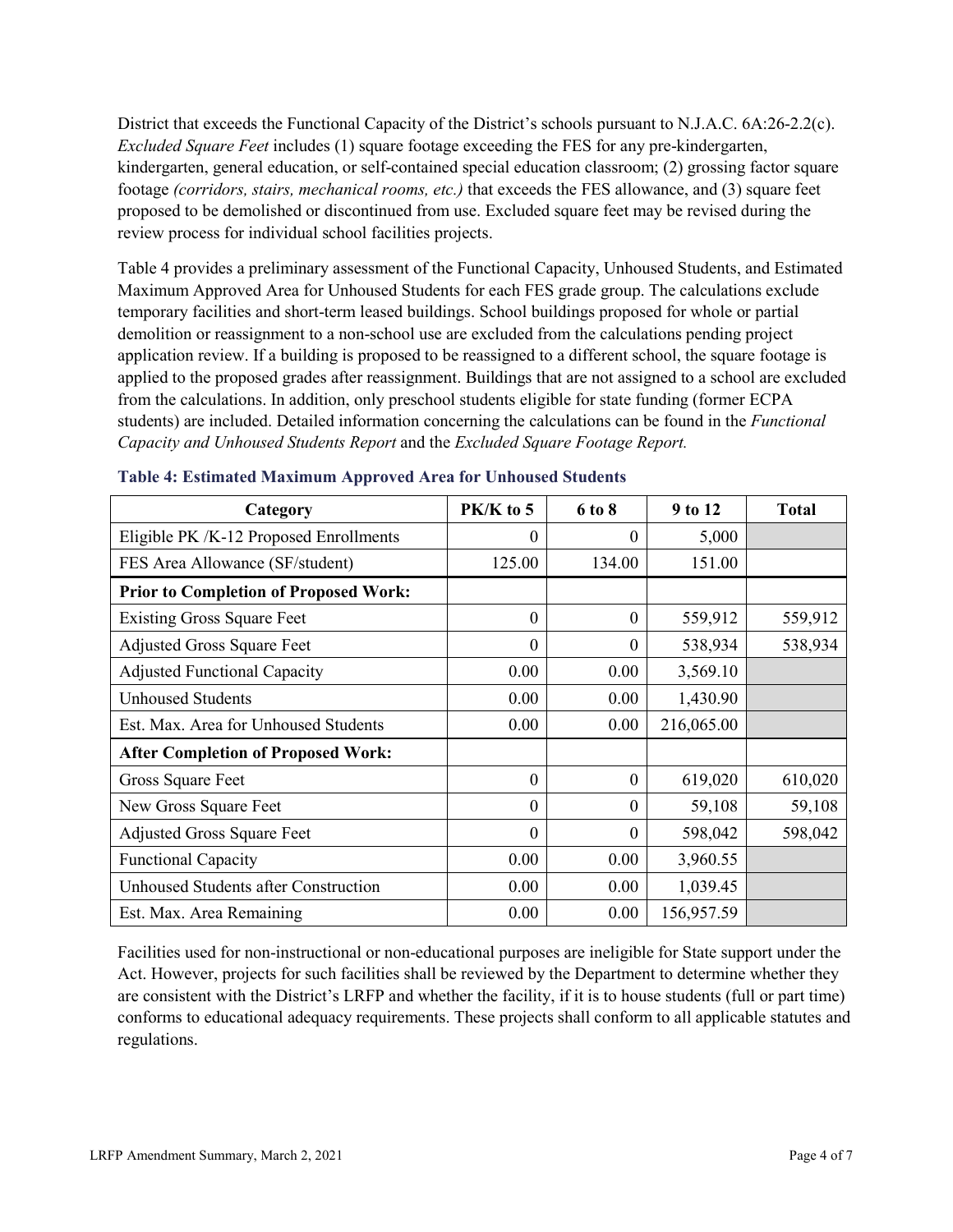Estimated costs represented in the LRFP by the District are for capital planning purposes only. The estimates are not intended to represent preliminary eligible costs or final eligible costs of approved school facilities projects.

Considerations:

- The District does not have approved projects pending completion, as noted in Section 1, that impact the Functional Capacity calculations.
- The Functional Capacity calculations *exclude* square feet proposed for demolition or discontinuation for the following FES grade groups and school buildings pending a feasibility study and project review: n/a.
- Based on the preliminary assessment, the District has Unhoused Students prior to the completion of proposed work for the following FES grade groups: 9-12.
- New construction is proposed for the following FES grade groups: 9-12.
- **Proposed new construction exceeds the estimated maximum area allowance for Unhoused** Students prior to the completion of the proposed work for the following grade groups: n/a.
- The District, based on the preliminary LRFP assessment, will have Unhoused Students after completion of the proposed LRFP work. If the District is projected to have Unhoused Students, adequate justification has been provided to confirm educational adequacy in accordance with Section 6 of this determination.

### Findings:

Functional Capacity and Unhoused Students calculated in the LRFP are preliminary estimates. Preliminary Eligible Costs (PEC) and Final Eligible Costs (FEC) will be included in the review process for specific school facilities projects. A feasibility study undertaken by the District is required if building demolition or replacement is proposed per N.J.A.C. 6A:26-2.3(b)(10).

### **5. Proposed Work**

The District assessed program space, capacity, and physical plant deficiencies to determine corrective actions. Capital maintenance, or *"system actions,"* address physical plant deficiencies due to operational, building code, and /or life cycle issues. Inventory changes, or *"inventory actions,*" add, alter, or eliminate sites, site amenities, buildings, and/or rooms.

The Act (N.J.S.A. 18A:7G-7b) provides that all school facilities shall be deemed suitable for rehabilitation unless a pre-construction evaluation undertaken by the District demonstrates to the satisfaction of the Commissioner that the structure might pose a risk to the safety of the occupants even after rehabilitation or that rehabilitation is not cost-effective. Pursuant to N.J.A.C. 6A:26-2.3(b)(10), the Commissioner may identify school facilities for which new construction is proposed in lieu of rehabilitation for which it appears from the information presented that new construction is justified, provided, however, that for such school facilities so identified, the District must submit a feasibility study as part of the application for the specific school facilities project. The cost of each proposed building replacement is compared to the cost of additions or rehabilitation required to eliminate health and safety deficiencies and to achieve the District's programmatic model.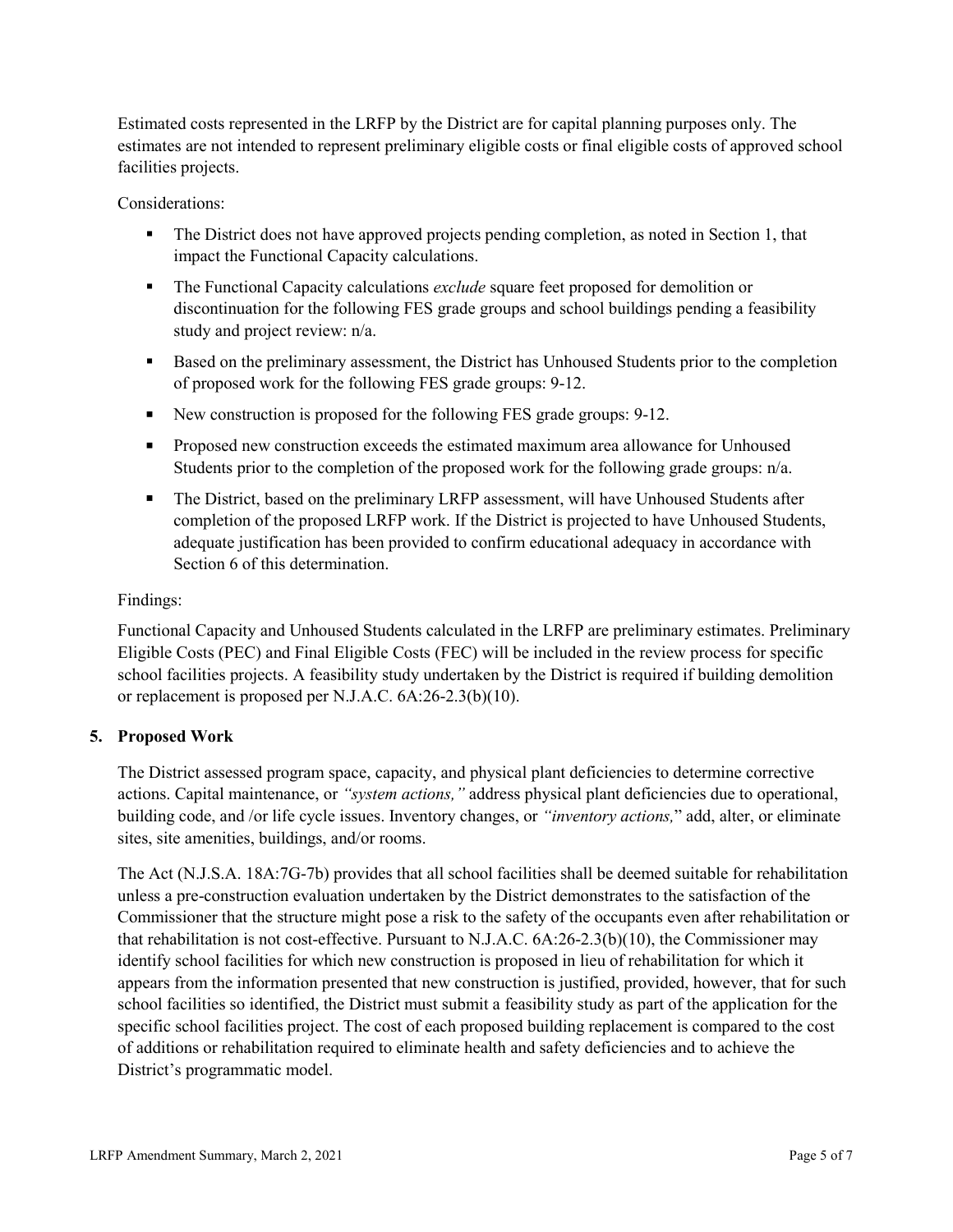Table 5 lists the scope of work proposed for each school based on the building(s) serving their student population. Proposed inventory changes are described in the LRFP website reports titled *"School Asset Inventory Report and "Proposed Room Inventory Report."* Information concerning proposed systems work, or capital maintenance can be found in the "LRFP Systems Action Summary Report."

With the completion of the proposed work, the following schools are proposed to be eliminated: n/a; the following schools are proposed to be added: n/a.

| <b>Proposed Scope of Work</b>                                                                  | <b>Applicable Schools</b>                                                      |
|------------------------------------------------------------------------------------------------|--------------------------------------------------------------------------------|
| <b>Renovation only</b> (no new construction)                                                   |                                                                                |
| System actions only (no inventory actions)                                                     | Passaic County Technical Institute (050) -<br>Existing buildings               |
| Existing inventory actions only (no systems actions)                                           | n/a                                                                            |
| Systems and inventory changes                                                                  | n/a                                                                            |
| <b>New construction</b>                                                                        |                                                                                |
| Building addition only (no systems actions)                                                    | n/a                                                                            |
| Renovation and building addition (system, existing<br>inventory, and new construction actions) | n/a                                                                            |
| New building on existing site                                                                  | Passaic County Technical Institute (050) -<br><b>BioTech Innovation Center</b> |
| New building on new or expanded site                                                           | n/a                                                                            |
| Site and building disposal (in addition to above scopes)                                       |                                                                                |
| Partial building demolition                                                                    | n/a                                                                            |
| Whole building demolition                                                                      | n/a                                                                            |
| Site and building disposal or discontinuation of use                                           | n/a                                                                            |

#### **Table 5: School Building Scope of Work**

Findings:

The Department has determined that the proposed work is adequate for approval of the District's LRFP amendment. However, Department approval of proposed work in the LRFP does not imply the District may proceed with a school facilities project. The District must submit individual project applications with cost estimates for Department project approval. Both school facilities project approval and other capital project review require consistency with the District's approved LRFP.

### **6. Proposed Room Inventories and the Facilities Efficiency Standards**

The District's proposed school buildings were evaluated to assess general educational adequacy in terms of compliance with the FES area allowance pursuant to N.J.A.C. 6A:26-2.2 and 2.3.

District schools proposed to provide less square feet per student than the FES after the completion of proposed work as indicated in Table 5 are as follows: n/a